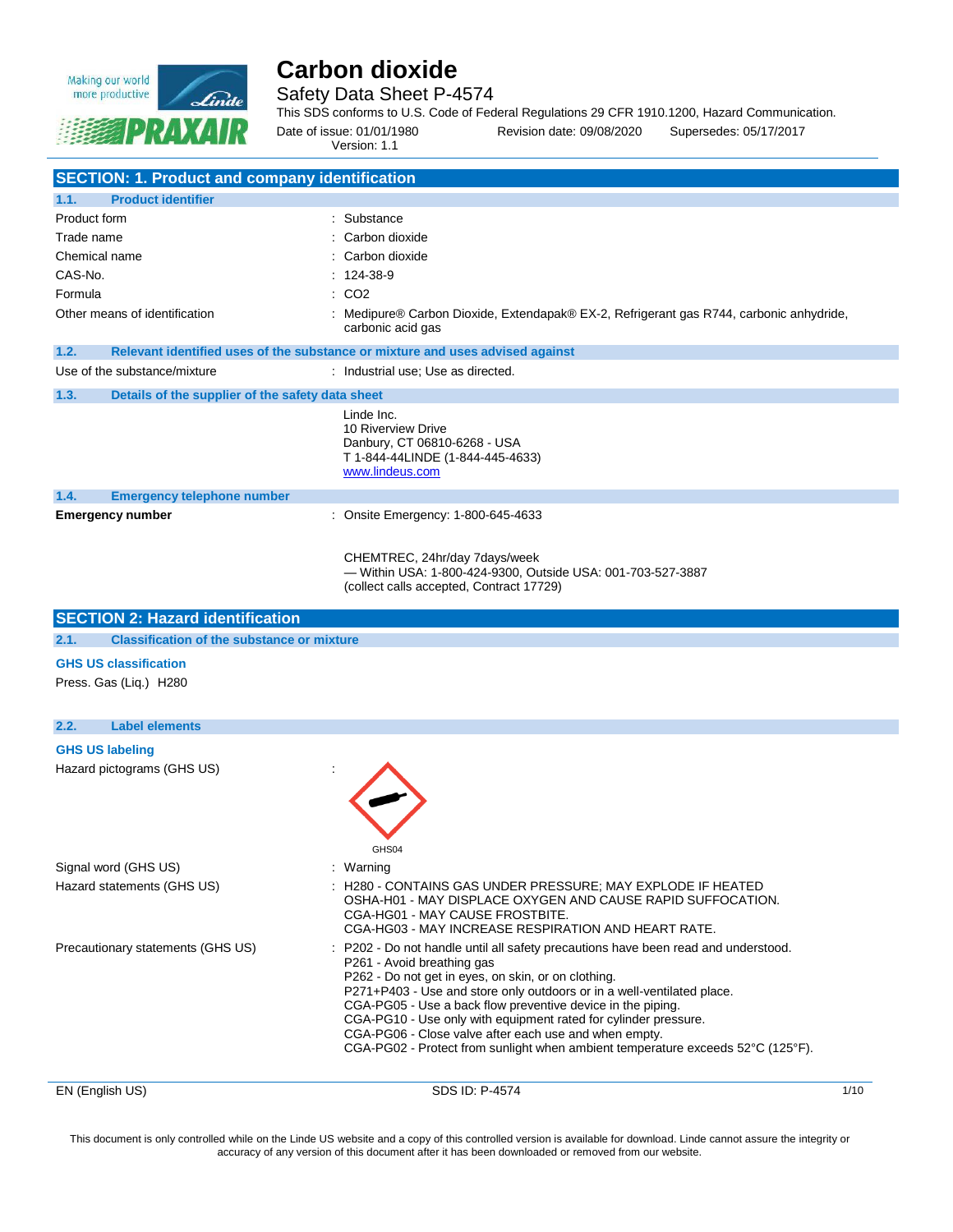

Safety Data Sheet P-4574

This SDS conforms to U.S. Code of Federal Regulations 29 CFR 1910.1200, Hazard Communication. Date of issue: 01/01/1980 Revision date: 09/08/2020 Supersedes: 05/17/2017 Version: 1.1

| 2.3.                                                                                                                          | <b>Other hazards</b>                                        |                                                                                                                                                                                                                                                                                                                                                                                                                                                                                                             |  |
|-------------------------------------------------------------------------------------------------------------------------------|-------------------------------------------------------------|-------------------------------------------------------------------------------------------------------------------------------------------------------------------------------------------------------------------------------------------------------------------------------------------------------------------------------------------------------------------------------------------------------------------------------------------------------------------------------------------------------------|--|
| Other hazards not contributing to the<br>classification                                                                       |                                                             | : Asphyxiant in high concentrations.                                                                                                                                                                                                                                                                                                                                                                                                                                                                        |  |
|                                                                                                                               |                                                             | Contact with liquid may cause cold burns/frostbite.                                                                                                                                                                                                                                                                                                                                                                                                                                                         |  |
|                                                                                                                               |                                                             | WARNING: Concentration levels of carbon dioxide above about 1 percent are<br>dangerous. Praxair recommends continuous monitoring with alarms to indicate unsafe<br>conditions before and during potential personnel exposure. Use appropriate monitoring devices<br>to ensure a safe oxygen level (minimum of 19.5 percent) and a safe carbon dioxide level.                                                                                                                                                |  |
| 2.4.                                                                                                                          | <b>Unknown acute toxicity (GHS US)</b>                      |                                                                                                                                                                                                                                                                                                                                                                                                                                                                                                             |  |
|                                                                                                                               |                                                             | No data available                                                                                                                                                                                                                                                                                                                                                                                                                                                                                           |  |
|                                                                                                                               | <b>SECTION 3: Composition/Information on ingredients</b>    |                                                                                                                                                                                                                                                                                                                                                                                                                                                                                                             |  |
| 3.1.                                                                                                                          | <b>Substances</b>                                           |                                                                                                                                                                                                                                                                                                                                                                                                                                                                                                             |  |
| <b>Name</b>                                                                                                                   |                                                             | $\%$<br><b>Product identifier</b>                                                                                                                                                                                                                                                                                                                                                                                                                                                                           |  |
| Carbon dioxide<br>(Main constituent)                                                                                          |                                                             | 100<br>(CAS-No.) 124-38-9                                                                                                                                                                                                                                                                                                                                                                                                                                                                                   |  |
| 3.2.                                                                                                                          | <b>Mixtures</b>                                             |                                                                                                                                                                                                                                                                                                                                                                                                                                                                                                             |  |
| Not applicable                                                                                                                |                                                             |                                                                                                                                                                                                                                                                                                                                                                                                                                                                                                             |  |
|                                                                                                                               | <b>SECTION 4: First aid measures</b>                        |                                                                                                                                                                                                                                                                                                                                                                                                                                                                                                             |  |
| 4.1.                                                                                                                          | <b>Description of first aid measures</b>                    |                                                                                                                                                                                                                                                                                                                                                                                                                                                                                                             |  |
| First-aid measures after inhalation                                                                                           |                                                             | : Remove to fresh air and keep at rest in a position comfortable for breathing. If not breathing,<br>give artificial respiration, with supplemental oxygen given by qualified personnel. If breathing is<br>difficult, qualified personnel should give oxygen. Call a physician.                                                                                                                                                                                                                            |  |
| First-aid measures after eye contact<br>away from the eyeballs to ensure that all surfaces are flushed thoroughly. Contact an |                                                             | Immediately flush eyes thoroughly with water for at least 15 minutes. Hold the eyelids open and<br>ophthalmologist immediately.                                                                                                                                                                                                                                                                                                                                                                             |  |
|                                                                                                                               | First-aid measures after ingestion                          | : Ingestion is not considered a potential route of exposure.                                                                                                                                                                                                                                                                                                                                                                                                                                                |  |
| 4.2.                                                                                                                          | Most important symptoms and effects, both acute and delayed |                                                                                                                                                                                                                                                                                                                                                                                                                                                                                                             |  |
|                                                                                                                               |                                                             | No additional information available                                                                                                                                                                                                                                                                                                                                                                                                                                                                         |  |
| 4.3.                                                                                                                          |                                                             | Indication of any immediate medical attention and special treatment needed                                                                                                                                                                                                                                                                                                                                                                                                                                  |  |
| None.                                                                                                                         |                                                             |                                                                                                                                                                                                                                                                                                                                                                                                                                                                                                             |  |
|                                                                                                                               | <b>SECTION 5: Firefighting measures</b>                     |                                                                                                                                                                                                                                                                                                                                                                                                                                                                                                             |  |
| 5.1.                                                                                                                          | <b>Extinguishing media</b>                                  |                                                                                                                                                                                                                                                                                                                                                                                                                                                                                                             |  |
|                                                                                                                               | Suitable extinguishing media                                | : Use extinguishing media appropriate for surrounding fire.                                                                                                                                                                                                                                                                                                                                                                                                                                                 |  |
| 5.2.                                                                                                                          | Special hazards arising from the substance or mixture       |                                                                                                                                                                                                                                                                                                                                                                                                                                                                                                             |  |
| <b>Explosion hazard</b>                                                                                                       |                                                             | : Heat of fire can build pressure in container and cause it to rupture. Containers are equipped<br>with a pressure relief device. (Exceptions may exist where authorized by DOT.) No part of the<br>container should be subjected to a temperature higher than 125°F (52°C).                                                                                                                                                                                                                                |  |
| Reactivity                                                                                                                    |                                                             | : No reactivity hazard other than the effects described in sub-sections below.                                                                                                                                                                                                                                                                                                                                                                                                                              |  |
| 5.3.                                                                                                                          | <b>Advice for firefighters</b>                              |                                                                                                                                                                                                                                                                                                                                                                                                                                                                                                             |  |
|                                                                                                                               | Firefighting instructions                                   | : WARNING! Liquid and gas under pressure.                                                                                                                                                                                                                                                                                                                                                                                                                                                                   |  |
|                                                                                                                               |                                                             | Evacuate all personnel from the danger area. Use self-contained breathing apparatus (SCBA)<br>and protective clothing. Immediately cool containers with water from maximum distance. Stop<br>flow of gas if safe to do so, while continuing cooling water spray. Remove ignition sources if<br>safe to do so. Remove containers from area of fire if safe to do so. On-site fire brigades must<br>comply with OSHA 29 CFR 1910.156 and applicable standards under 29 CFR 1910 Subpart<br>L-Fire Protection. |  |
| Other information                                                                                                             |                                                             | Containers are equipped with a pressure relief device. (Exceptions may exist where authorized<br>by DOT [U.S.] or TC [Canada].).                                                                                                                                                                                                                                                                                                                                                                            |  |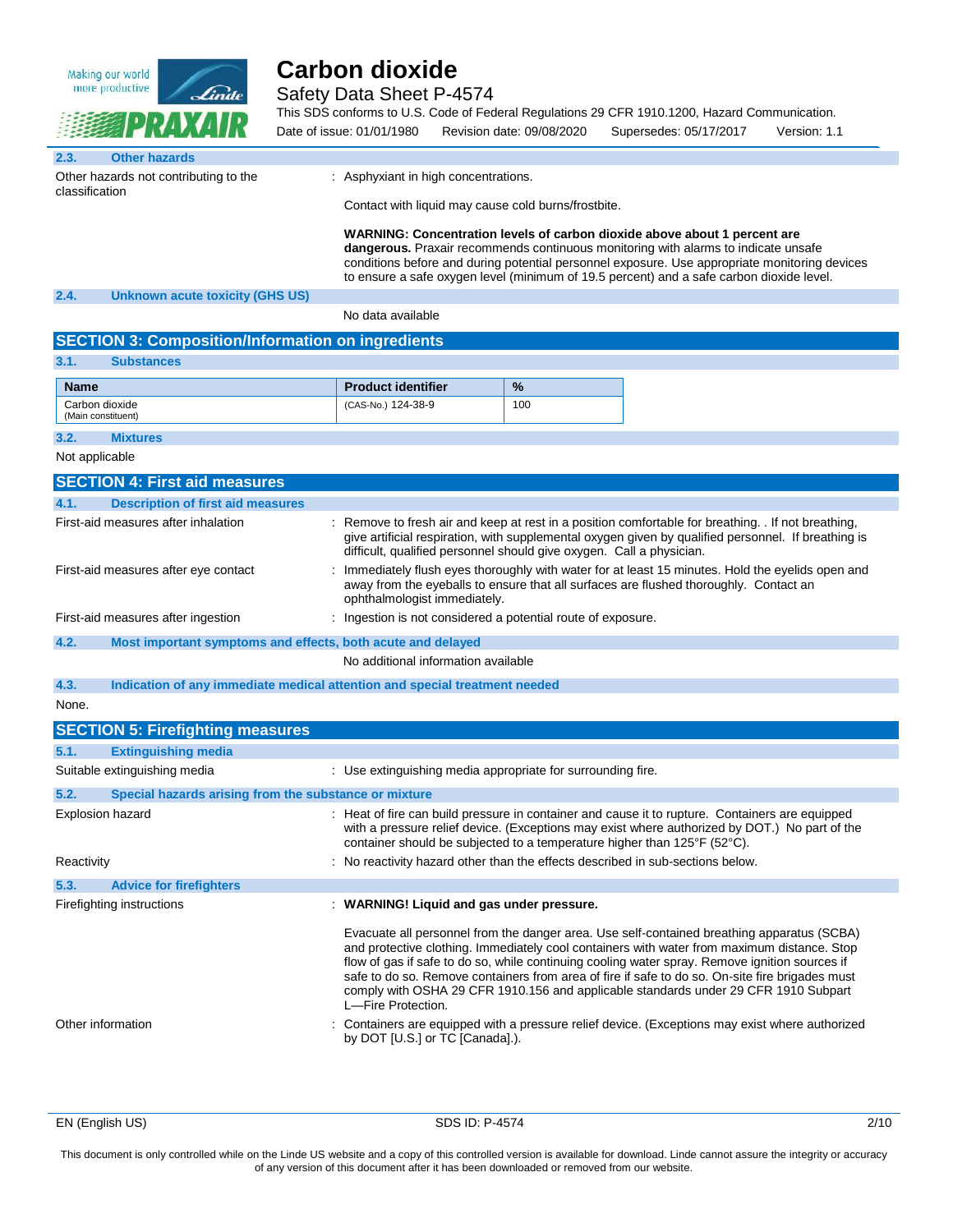

#### Safety Data Sheet P-4574

This SDS conforms to U.S. Code of Federal Regulations 29 CFR 1910.1200, Hazard Communication. Date of issue: 01/01/1980 Revision date: 09/08/2020 Supersedes: 05/17/2017 Version: 1.1

| <b>SECTION 6: Accidental release measures</b>                               |                                                                                                                                                                                                                                                                                                                                                                                                                                                                                                                                                                                                                                                                                                                                                                                                                                                                                                                                                                                                                                                                                                                                       |  |
|-----------------------------------------------------------------------------|---------------------------------------------------------------------------------------------------------------------------------------------------------------------------------------------------------------------------------------------------------------------------------------------------------------------------------------------------------------------------------------------------------------------------------------------------------------------------------------------------------------------------------------------------------------------------------------------------------------------------------------------------------------------------------------------------------------------------------------------------------------------------------------------------------------------------------------------------------------------------------------------------------------------------------------------------------------------------------------------------------------------------------------------------------------------------------------------------------------------------------------|--|
| Personal precautions, protective equipment and emergency procedures<br>6.1. |                                                                                                                                                                                                                                                                                                                                                                                                                                                                                                                                                                                                                                                                                                                                                                                                                                                                                                                                                                                                                                                                                                                                       |  |
| General measures                                                            | : WARNING! Liquid and gas under pressure Rapid release of gaseous carbon dioxide<br>through a pressure relief device (PRD) or valve can result in the formation of dry ice,<br>which is very cold and can cause frostbite                                                                                                                                                                                                                                                                                                                                                                                                                                                                                                                                                                                                                                                                                                                                                                                                                                                                                                             |  |
| 6.1.1.<br>For non-emergency personnel                                       |                                                                                                                                                                                                                                                                                                                                                                                                                                                                                                                                                                                                                                                                                                                                                                                                                                                                                                                                                                                                                                                                                                                                       |  |
|                                                                             | No additional information available                                                                                                                                                                                                                                                                                                                                                                                                                                                                                                                                                                                                                                                                                                                                                                                                                                                                                                                                                                                                                                                                                                   |  |
| 6.1.2.<br>For emergency responders                                          | No additional information available                                                                                                                                                                                                                                                                                                                                                                                                                                                                                                                                                                                                                                                                                                                                                                                                                                                                                                                                                                                                                                                                                                   |  |
| 6.2.<br><b>Environmental precautions</b>                                    |                                                                                                                                                                                                                                                                                                                                                                                                                                                                                                                                                                                                                                                                                                                                                                                                                                                                                                                                                                                                                                                                                                                                       |  |
|                                                                             | Try to stop release.                                                                                                                                                                                                                                                                                                                                                                                                                                                                                                                                                                                                                                                                                                                                                                                                                                                                                                                                                                                                                                                                                                                  |  |
| 6.3.<br>Methods and material for containment and cleaning up                |                                                                                                                                                                                                                                                                                                                                                                                                                                                                                                                                                                                                                                                                                                                                                                                                                                                                                                                                                                                                                                                                                                                                       |  |
| For containment                                                             | : Prevent waste from contaminating the surrounding environment. Discard any product, residue,<br>disposable container, or liner in an environmentally acceptable manner, in full compliance with<br>federal, provincial, and local regulations. If necessary, call your local supplier for assistance.                                                                                                                                                                                                                                                                                                                                                                                                                                                                                                                                                                                                                                                                                                                                                                                                                                |  |
| 6.4.<br><b>Reference to other sections</b>                                  |                                                                                                                                                                                                                                                                                                                                                                                                                                                                                                                                                                                                                                                                                                                                                                                                                                                                                                                                                                                                                                                                                                                                       |  |
|                                                                             | See also sections 8 and 13.                                                                                                                                                                                                                                                                                                                                                                                                                                                                                                                                                                                                                                                                                                                                                                                                                                                                                                                                                                                                                                                                                                           |  |
| <b>SECTION 7: Handling and storage</b>                                      |                                                                                                                                                                                                                                                                                                                                                                                                                                                                                                                                                                                                                                                                                                                                                                                                                                                                                                                                                                                                                                                                                                                                       |  |
| <b>Precautions for safe handling</b><br>7.1.                                |                                                                                                                                                                                                                                                                                                                                                                                                                                                                                                                                                                                                                                                                                                                                                                                                                                                                                                                                                                                                                                                                                                                                       |  |
| Precautions for safe handling                                               | : Avoid breathing gas                                                                                                                                                                                                                                                                                                                                                                                                                                                                                                                                                                                                                                                                                                                                                                                                                                                                                                                                                                                                                                                                                                                 |  |
|                                                                             | Do not get in eyes, on skin, or on clothing.                                                                                                                                                                                                                                                                                                                                                                                                                                                                                                                                                                                                                                                                                                                                                                                                                                                                                                                                                                                                                                                                                          |  |
|                                                                             | This gas is heavier than air and in an enclosed space tends to accumulate near the floor,<br>displacing air and pushing it upward. This creates an oxygen-deficient atmosphere near the<br>floor. Ventilate space before entry. Verify sufficient oxygen concentration.                                                                                                                                                                                                                                                                                                                                                                                                                                                                                                                                                                                                                                                                                                                                                                                                                                                               |  |
|                                                                             | WARNING: Concentration levels of carbon dioxide above about 1 percent are<br>dangerous. Praxair recommends continuous monitoring with alarms to indicate unsafe<br>conditions before and during potential personnel exposure. Use appropriate monitoring devices<br>to ensure a safe oxygen level (minimum of 19.5 percent) and a safe carbon dioxide level.                                                                                                                                                                                                                                                                                                                                                                                                                                                                                                                                                                                                                                                                                                                                                                          |  |
|                                                                             | Wear leather safety gloves and safety shoes when handling cylinders. Protect cylinders from<br>physical damage; do not drag, roll, slide or drop. While moving cylinder, always keep in place<br>removable valve cover. Never attempt to lift a cylinder by its cap; the cap is intended solely to<br>protect the valve. When moving cylinders, even for short distances, use a cart (trolley, hand<br>truck, etc.) designed to transport cylinders. Never insert an object (e.g, wrench, screwdriver, pry<br>bar) into cap openings; doing so may damage the valve and cause a leak. Use an adjustable<br>strap wrench to remove over-tight or rusted caps. Slowly open the valve. If the valve is hard to<br>open, discontinue use and contact your supplier. Close the container valve after each use;<br>keep closed even when empty. Never apply flame or localized heat directly to any part of the<br>container. High temperatures may damage the container and could cause the pressure relief<br>device to fail prematurely, venting the container contents. For other precautions in using this<br>product, see section 16. |  |
| 7.2.<br>Conditions for safe storage, including any incompatibilities        |                                                                                                                                                                                                                                                                                                                                                                                                                                                                                                                                                                                                                                                                                                                                                                                                                                                                                                                                                                                                                                                                                                                                       |  |
| Storage conditions                                                          | Store in a cool, well-ventilated place. Store and use with adequate ventilation. Store only<br>where temperature will not exceed 125°F (52°C). Firmly secure containers upright to keep<br>them from falling or being knocked over. Install valve protection cap, if provided, firmly in place<br>by hand. Store full and empty containers separately. Use a first-in, first-out inventory system<br>to prevent storing full containers for long periods.<br>This gas is heavier than air and in an enclosed space tends to accumulate near the floor,<br>displacing air and pushing it upward. This creates an oxygen-deficient atmosphere near the                                                                                                                                                                                                                                                                                                                                                                                                                                                                                  |  |
|                                                                             | floor. Ventilate space before entry. Verify sufficient oxygen concentration.                                                                                                                                                                                                                                                                                                                                                                                                                                                                                                                                                                                                                                                                                                                                                                                                                                                                                                                                                                                                                                                          |  |
| 7.3.<br><b>Specific end use(s)</b>                                          |                                                                                                                                                                                                                                                                                                                                                                                                                                                                                                                                                                                                                                                                                                                                                                                                                                                                                                                                                                                                                                                                                                                                       |  |
|                                                                             | None.                                                                                                                                                                                                                                                                                                                                                                                                                                                                                                                                                                                                                                                                                                                                                                                                                                                                                                                                                                                                                                                                                                                                 |  |
| EN (English US)                                                             | SDS ID: P-4574<br>3/10                                                                                                                                                                                                                                                                                                                                                                                                                                                                                                                                                                                                                                                                                                                                                                                                                                                                                                                                                                                                                                                                                                                |  |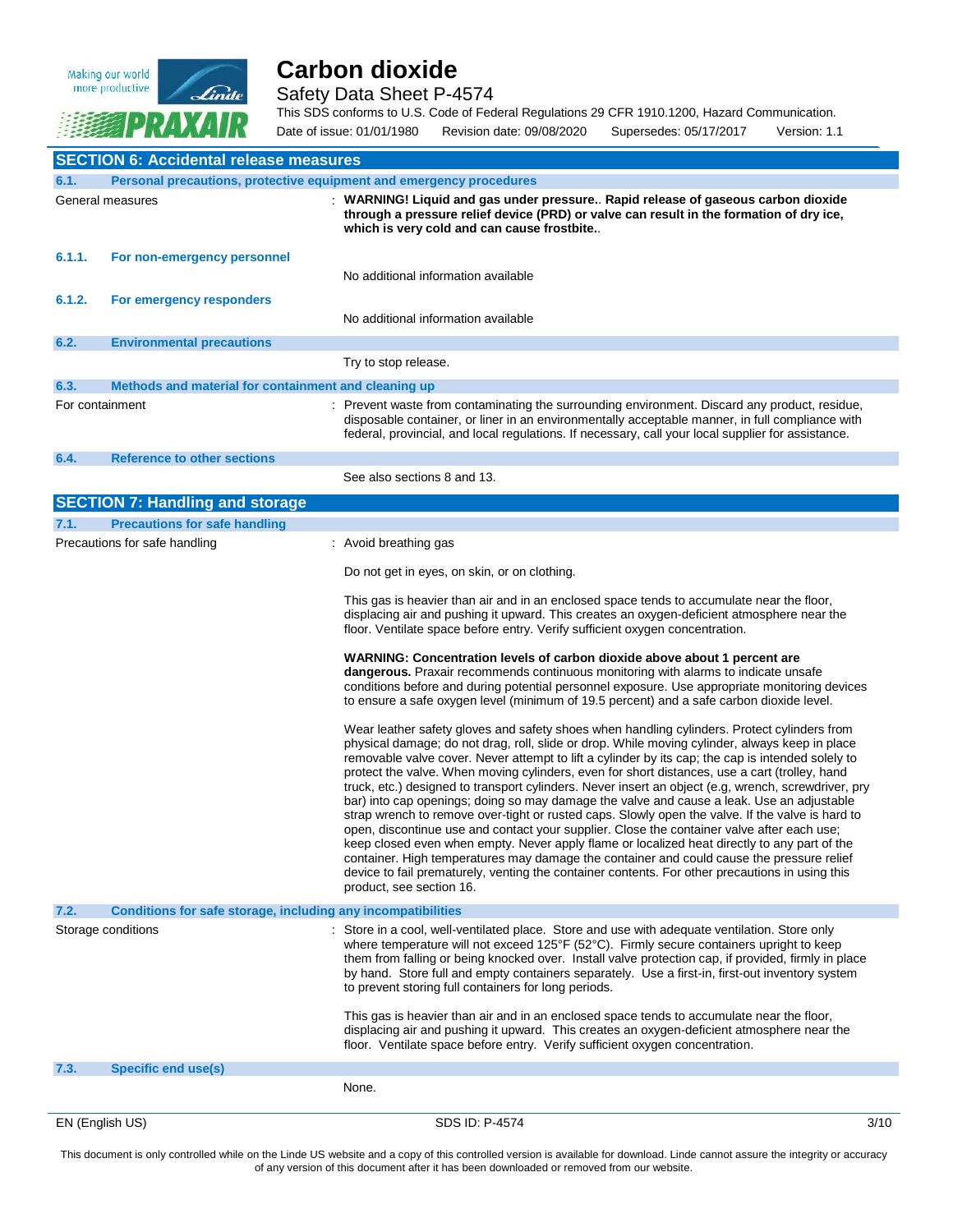

**8.2. Exposure controls**

## **Carbon dioxide**

Safety Data Sheet P-4574

This SDS conforms to U.S. Code of Federal Regulations 29 CFR 1910.1200, Hazard Communication. Date of issue: 01/01/1980 Revision date: 09/08/2020 Supersedes: 05/17/2017 Version: 1.1

#### **SECTION 8: Exposure controls/personal protection**

| 8.1.<br><b>Control parameters</b>            |                                     |                          |  |
|----------------------------------------------|-------------------------------------|--------------------------|--|
| Carbon dioxide (124-38-9)                    |                                     |                          |  |
| <b>ACGIH</b>                                 | ACGIH TLV-TWA (ppm)                 | 5000 ppm                 |  |
| <b>ACGIH</b>                                 | ACGIH TLV-STEL (ppm)                | 30000 ppm                |  |
| USA OSHA                                     | OSHA PEL (TWA) (mg/m <sup>3</sup> ) | $9000 \,\mathrm{mg/m^3}$ |  |
| USA OSHA<br>OSHA PEL (TWA) (ppm)<br>5000 ppm |                                     |                          |  |
| <b>USA IDLH</b>                              | US IDLH (ppm)                       | 40000 ppm                |  |
| <b>ACGIH</b>                                 | Not established                     |                          |  |
| USA OSHA                                     | Not established                     |                          |  |

| O.Z.           | <b>EXPOSURE CONTIGIS</b>          |                                                                                                                                                                                                                                                                                                                                                                                                                                                                                                                                                                                                                           |
|----------------|-----------------------------------|---------------------------------------------------------------------------------------------------------------------------------------------------------------------------------------------------------------------------------------------------------------------------------------------------------------------------------------------------------------------------------------------------------------------------------------------------------------------------------------------------------------------------------------------------------------------------------------------------------------------------|
|                | Appropriate engineering controls  | : Use a local exhaust system with sufficient flow velocity to maintain an adequate supply of air in<br>the worker's breathing zone. Mechanical (general): General exhaust ventilation may be<br>acceptable if it can maintain an adequate supply of air. WARNING: Concentration levels of<br>carbon dioxide above about 1 percent are dangerous. Praxair recommends continuous<br>monitoring with alarms to indicate unsafe conditions before and during potential personnel<br>exposure. Use appropriate monitoring devices to ensure a safe oxygen level (minimum of 19.5)<br>percent) and a safe carbon dioxide level. |
|                | Materials for protective clothing | : Wear work gloves and metatarsal shoes for cylinder handling. Protective equipment where<br>needed. Select in accordance with OSHA 29 CFR 1910.132, 1910.136, and 1910.138.                                                                                                                                                                                                                                                                                                                                                                                                                                              |
| Eye protection |                                   | : Wear safety glasses when handling cylinders; vapor-proof goggles and a face shield during<br>cylinder changeout or whenever contact with product is possible. Select eye protection in<br>accordance with OSHA 29 CFR 1910.133.                                                                                                                                                                                                                                                                                                                                                                                         |
|                | Skin and body protection          | : As needed for welding, wear hand, head, and body protection to help prevent injury from<br>radiation and sparks. (See ANSI Z49.1.) At a minimum, this includes welder's gloves and<br>protective goggles, and may include arm protectors, aprons, hats, and shoulder protection as<br>well as substantial clothing.                                                                                                                                                                                                                                                                                                     |
|                | Respiratory protection            | When workplace conditions warrant respirator use, follow a respiratory protection program that<br>meets OSHA 29 CFR 1910.134, ANSI Z88.2, or MSHA 30 CFR 72.710 (where applicable).<br>Use an air-supplied or air-purifying cartridge if the action level is exceeded. Ensure that the<br>respirator has the appropriate protection factor for the exposure level. If cartridge type<br>respirators are used, the cartridge must be appropriate for the chemical exposure. For<br>emergencies or instances with unknown exposure levels, use a self-contained breathing<br>apparatus (SCBA).                              |
|                | Thermal hazard protection         | : Wear cold insulating gloves when transfilling or breaking transfer connections.                                                                                                                                                                                                                                                                                                                                                                                                                                                                                                                                         |

| <b>SECTION 9: Physical and chemical properties</b>            |                                  |      |
|---------------------------------------------------------------|----------------------------------|------|
| Information on basic physical and chemical properties<br>9.1. |                                  |      |
| Physical state                                                | : Gas                            |      |
| Appearance                                                    | : Colorless gas.                 |      |
| Molecular mass                                                | $\therefore$ 44 g/mol            |      |
| Color                                                         | : Colorless.                     |      |
| Odor                                                          | : Odorless.                      |      |
| Odor threshold                                                | : No data available              |      |
| рH                                                            | $\therefore$ 3.7 (carbonic acid) |      |
| Relative evaporation rate (butyl acetate=1)                   | : No data available              |      |
| Relative evaporation rate (ether=1)                           | : Not applicable.                |      |
| Melting point                                                 | : No data available              |      |
| Freezing point                                                | : No data available              |      |
| Boiling point                                                 | : $-78.5 \text{ °C}$ (-109.3°F)  |      |
| Flash point                                                   | : No data available              |      |
| Critical temperature                                          | : $31 °C (87.7 °F)$              |      |
| Auto-ignition temperature                                     | : No data available              |      |
| EN (English US)                                               | SDS ID: P-4574                   | 4/10 |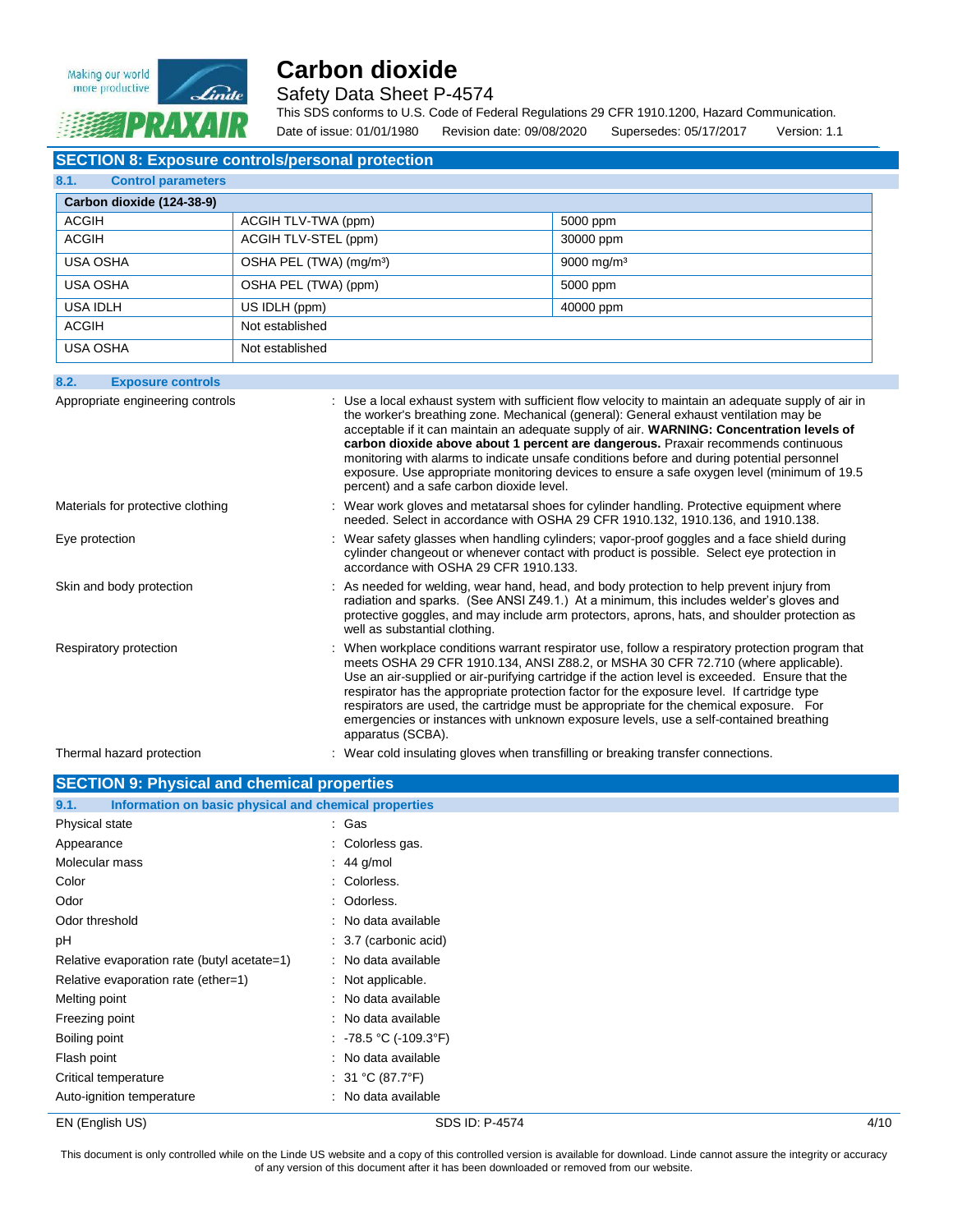

### Safety Data Sheet P-4574

This SDS conforms to U.S. Code of Federal Regulations 29 CFR 1910.1200, Hazard Communication. Date of issue: 01/01/1980 Revision date: 09/08/2020 Supersedes: 05/17/2017 Version: 1.1

| Decomposition temperature        | : No data available                                                                                      |
|----------------------------------|----------------------------------------------------------------------------------------------------------|
| Flammability (solid, gas)        | : No data available                                                                                      |
| Vapor pressure                   | $: 57.3$ bar (831 psig)                                                                                  |
| Critical pressure                | : 73.7 bar (1069 psig)                                                                                   |
| Relative vapor density at 20 °C  | :762                                                                                                     |
| Relative density                 | : 1.22                                                                                                   |
| Relative gas density             | : 1.52                                                                                                   |
| Solubility                       | : Water: 2000 mg/l Completely soluble.                                                                   |
| Log Pow                          | : 0.83                                                                                                   |
| Log Kow                          | : Not applicable.                                                                                        |
| Viscosity, kinematic             | $:$ Not applicable.                                                                                      |
| Viscosity, dynamic               | : Not applicable.                                                                                        |
| Explosive properties             | : Not applicable.                                                                                        |
| Oxidizing properties             | : None.                                                                                                  |
| <b>Explosion limits</b>          | : No data available                                                                                      |
| <b>Other information</b><br>9.2. |                                                                                                          |
| Gas group                        | : Press. Gas (Liq.)                                                                                      |
| Additional information           | Gas/vapor heavier than air. May accumulate in confined spaces, particularly at or below ground<br>level. |

|       | <b>SECTION 10: Stability and reactivity</b>  |                                                                                                                                                                      |
|-------|----------------------------------------------|----------------------------------------------------------------------------------------------------------------------------------------------------------------------|
| 10.1. | <b>Reactivity</b>                            |                                                                                                                                                                      |
|       |                                              | No reactivity hazard other than the effects described in sub-sections below.                                                                                         |
| 10.2. | <b>Chemical stability</b>                    |                                                                                                                                                                      |
|       |                                              | Stable under normal conditions.                                                                                                                                      |
| 10.3. | <b>Possibility of hazardous reactions</b>    |                                                                                                                                                                      |
|       |                                              | None.                                                                                                                                                                |
| 10.4. | <b>Conditions to avoid</b>                   |                                                                                                                                                                      |
|       |                                              | None under recommended storage and handling conditions (see section 7).                                                                                              |
| 10.5. | <b>Incompatible materials</b>                |                                                                                                                                                                      |
|       |                                              | Alkali metals, Alkaline earth metals, Acetylide forming metals, Chromium, Titanium > 1022°F<br>(550°C), Uranium (U) > 1382°F (750°C), Magnesium > 1427°F (775°C).    |
| 10.6. | <b>Hazardous decomposition products</b>      |                                                                                                                                                                      |
|       |                                              | Electrical discharges and high temperatures decompose carbon dioxide into carbon monoxide and<br>oxygen. The welding process may generate hazardous fumes and gases. |
|       | <b>SECTION 11: Toxicological information</b> |                                                                                                                                                                      |
| 11.1. | Information on toxicological effects         |                                                                                                                                                                      |

| Acute toxicity                    | : Not classified            |
|-----------------------------------|-----------------------------|
| Skin corrosion/irritation         | Not classified<br>$\bullet$ |
|                                   | pH: 3.7 (carbonic acid)     |
| Serious eye damage/irritation     | $\therefore$ Not classified |
|                                   | pH: 3.7 (carbonic acid)     |
| Respiratory or skin sensitization | : Not classified            |
| Germ cell mutagenicity            | : Not classified            |
| Carcinogenicity                   | : Not classified            |
| Reproductive toxicity             | : Not classified            |

EN (English US) 5/10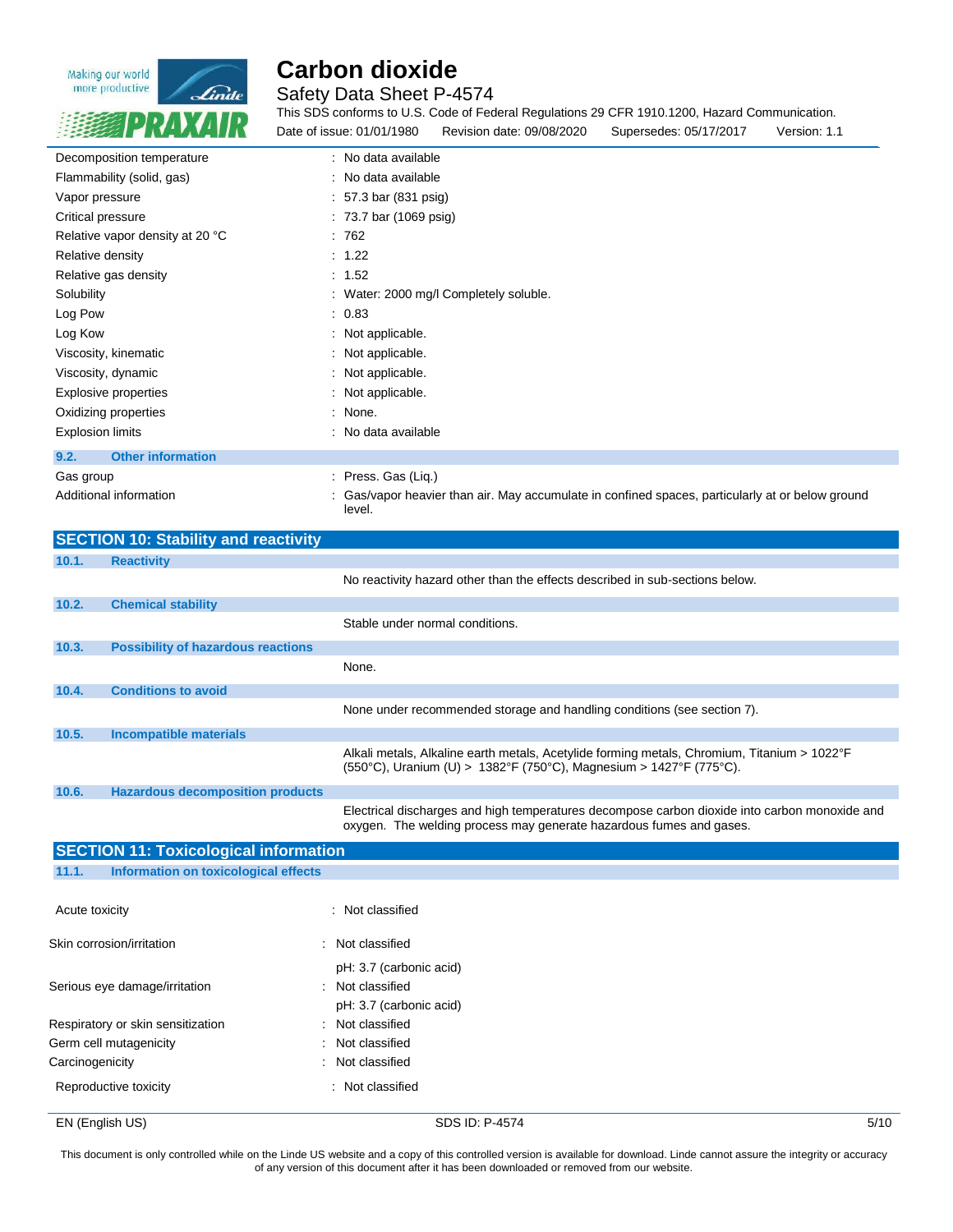

 $\overline{\phantom{a}}$ 

# **Carbon dioxide**

### Safety Data Sheet P-4574

| 接着PRAXAIR                                             | This SDS conforms to U.S. Code of Federal Regulations 29 CFR 1910.1200, Hazard Communication.<br>Date of issue: 01/01/1980<br>Revision date: 09/08/2020<br>Supersedes: 05/17/2017<br>Version: 1.1                                                 |  |  |
|-------------------------------------------------------|---------------------------------------------------------------------------------------------------------------------------------------------------------------------------------------------------------------------------------------------------|--|--|
| Specific target organ toxicity - single exposure      | : Not classified                                                                                                                                                                                                                                  |  |  |
| Specific target organ toxicity – repeated<br>exposure | : Not classified                                                                                                                                                                                                                                  |  |  |
| Aspiration hazard                                     | : Not classified                                                                                                                                                                                                                                  |  |  |
| <b>SECTION 12: Ecological information</b>             |                                                                                                                                                                                                                                                   |  |  |
| 12.1.<br><b>Toxicity</b>                              |                                                                                                                                                                                                                                                   |  |  |
| Ecology - general                                     | : No ecological damage caused by this product.                                                                                                                                                                                                    |  |  |
| 12.2.<br><b>Persistence and degradability</b>         |                                                                                                                                                                                                                                                   |  |  |
| Carbon dioxide (124-38-9)                             |                                                                                                                                                                                                                                                   |  |  |
| Persistence and degradability                         | No ecological damage caused by this product.                                                                                                                                                                                                      |  |  |
| <b>Bioaccumulative potential</b><br>12.3.             |                                                                                                                                                                                                                                                   |  |  |
| Carbon dioxide (124-38-9)                             |                                                                                                                                                                                                                                                   |  |  |
| BCF fish 1                                            | (no bioaccumulation)                                                                                                                                                                                                                              |  |  |
| Log Pow                                               | 0.83                                                                                                                                                                                                                                              |  |  |
| Log Kow                                               | Not applicable.                                                                                                                                                                                                                                   |  |  |
| Bioaccumulative potential                             | No ecological damage caused by this product.                                                                                                                                                                                                      |  |  |
| 12.4.<br><b>Mobility in soil</b>                      |                                                                                                                                                                                                                                                   |  |  |
| Carbon dioxide (124-38-9)                             |                                                                                                                                                                                                                                                   |  |  |
| Mobility in soil                                      | No data available.                                                                                                                                                                                                                                |  |  |
| Ecology - soil                                        | No ecological damage caused by this product.                                                                                                                                                                                                      |  |  |
| <b>Other adverse effects</b><br>12.5.                 |                                                                                                                                                                                                                                                   |  |  |
| Effect on ozone layer                                 | : None.                                                                                                                                                                                                                                           |  |  |
| Global warming potential [CO2=1]                      | : 1                                                                                                                                                                                                                                               |  |  |
| Effect on the global warming                          | : When discharged in large quantities may contribute to the greenhouse effect.                                                                                                                                                                    |  |  |
| <b>SECTION 13: Disposal considerations</b>            |                                                                                                                                                                                                                                                   |  |  |
| 13.1.<br><b>Waste treatment methods</b>               |                                                                                                                                                                                                                                                   |  |  |
| Waste treatment methods                               | May be vented to atmosphere in a well ventilated place. Discharge to atmosphere in large<br>quantities should be avoided. Do not discharge into any place where its accumulation could be<br>dangerous. Contact supplier if guidance is required. |  |  |
| Product/Packaging disposal recommendations            | : Do not attempt to dispose of residual or unused quantities. Return container to supplier.                                                                                                                                                       |  |  |
| <b>SECTION 14: Transport information</b>              |                                                                                                                                                                                                                                                   |  |  |
| In accordance with DOT                                |                                                                                                                                                                                                                                                   |  |  |
| Transport document description                        | : UN1013 Carbon dioxide, 2.2                                                                                                                                                                                                                      |  |  |
| UN-No.(DOT)                                           | : UN1013                                                                                                                                                                                                                                          |  |  |
| Proper Shipping Name (DOT)                            | : Carbon dioxide                                                                                                                                                                                                                                  |  |  |
| Class (DOT)                                           | : 2.2 - Class 2.2 - Non-flammable compressed gas 49 CFR 173.115                                                                                                                                                                                   |  |  |
| Hazard labels (DOT)                                   | : 2.2 - Non-flammable gas                                                                                                                                                                                                                         |  |  |
|                                                       |                                                                                                                                                                                                                                                   |  |  |

|                                       | $\sim$ $\sim$                             |
|---------------------------------------|-------------------------------------------|
| <b>Additional information</b>         |                                           |
| Emergency Response Guide (ERG) Number | : 120                                     |
| Other information                     | : No supplementary information available. |

EN (English US) 6/10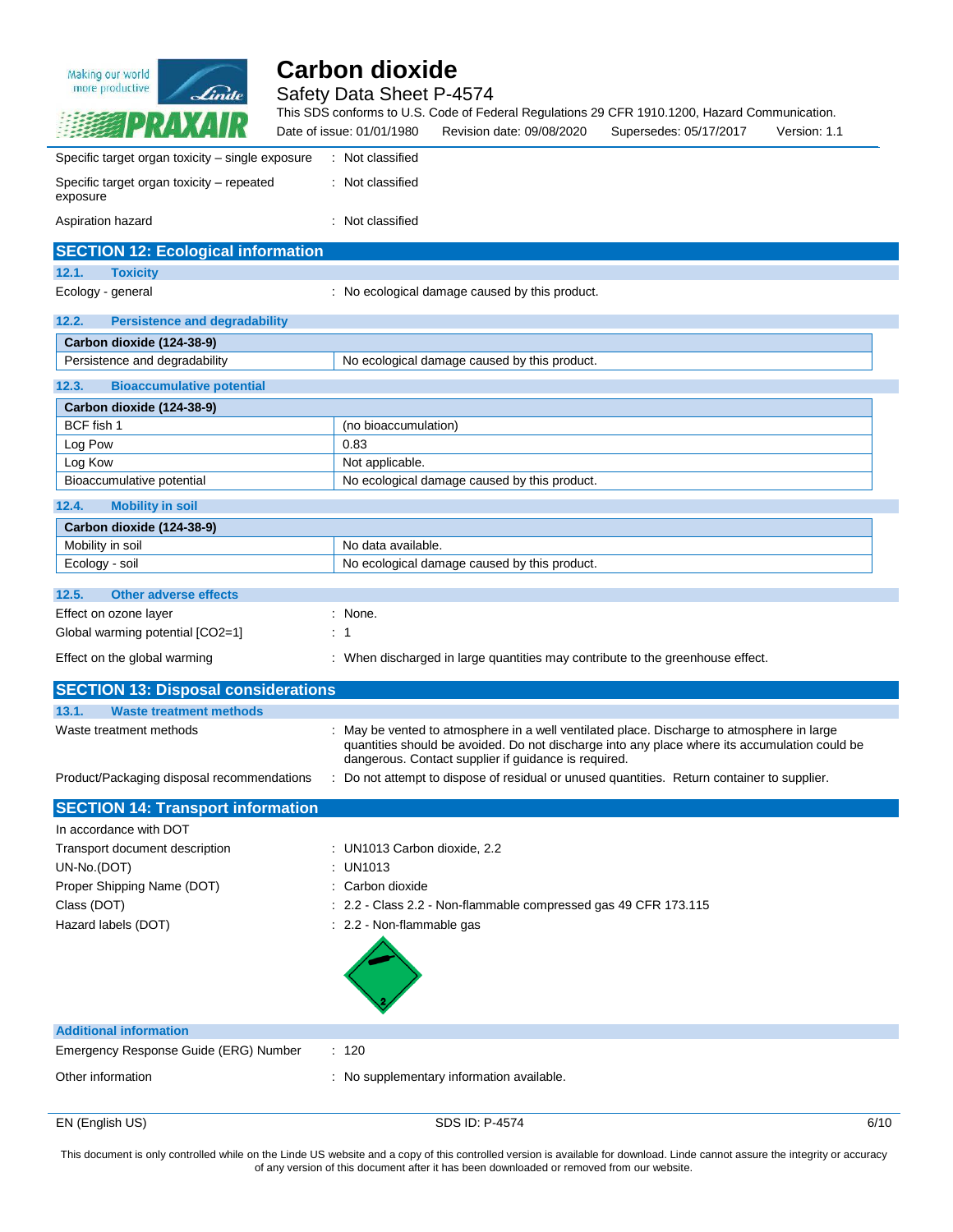

Safety Data Sheet P-4574

This SDS conforms to U.S. Code of Federal Regulations 29 CFR 1910.1200, Hazard Communication. Date of issue: 01/01/1980 Revision date: 09/08/2020 Supersedes: 05/17/2017 Version: 1.1

| Special transport precautions | : Avoid transport on vehicles where the load space is not separated from the driver's<br>compartment. Ensure vehicle driver is aware of the potential hazards of the load and knows<br>what to do in the event of an accident or an emergency. Before transporting product containers:<br>- Ensure there is adequate ventilation. - Ensure that containers are firmly secured. - Ensure<br>cylinder valve is closed and not leaking. - Ensure valve outlet cap nut or plug (where provided)<br>is correctly fitted. - Ensure valve protection device (where provided) is correctly fitted. |
|-------------------------------|--------------------------------------------------------------------------------------------------------------------------------------------------------------------------------------------------------------------------------------------------------------------------------------------------------------------------------------------------------------------------------------------------------------------------------------------------------------------------------------------------------------------------------------------------------------------------------------------|
| <b>Transport by sea</b>       |                                                                                                                                                                                                                                                                                                                                                                                                                                                                                                                                                                                            |
| UN-No. (IMDG)                 | : 1013                                                                                                                                                                                                                                                                                                                                                                                                                                                                                                                                                                                     |
| Proper Shipping Name (IMDG)   | $\therefore$ CARBON DIOXIDE                                                                                                                                                                                                                                                                                                                                                                                                                                                                                                                                                                |
| Class (IMDG)                  | $: 2$ Gases                                                                                                                                                                                                                                                                                                                                                                                                                                                                                                                                                                                |
| Division (IMDG)               | : 2.2 - Non-flammable, non-toxic gases                                                                                                                                                                                                                                                                                                                                                                                                                                                                                                                                                     |
| MFAG-No                       | : 120                                                                                                                                                                                                                                                                                                                                                                                                                                                                                                                                                                                      |
| Air transport                 |                                                                                                                                                                                                                                                                                                                                                                                                                                                                                                                                                                                            |
| UN-No. (IATA)                 | : 1013                                                                                                                                                                                                                                                                                                                                                                                                                                                                                                                                                                                     |
| Proper Shipping Name (IATA)   | : Carbon dioxide                                                                                                                                                                                                                                                                                                                                                                                                                                                                                                                                                                           |
| Class (IATA)                  | $\therefore$ 2                                                                                                                                                                                                                                                                                                                                                                                                                                                                                                                                                                             |
| Civil Aeronautics Law         | : Gases under pressure/Gases nonflammable nontoxic under pressure                                                                                                                                                                                                                                                                                                                                                                                                                                                                                                                          |
|                               |                                                                                                                                                                                                                                                                                                                                                                                                                                                                                                                                                                                            |

| <b>SECTION 15: Regulatory information</b>                                 |                                   |  |  |
|---------------------------------------------------------------------------|-----------------------------------|--|--|
| 15.1. US Federal regulations                                              |                                   |  |  |
| Carbon dioxide (124-38-9)                                                 |                                   |  |  |
| Listed on the United States TSCA (Toxic Substances Control Act) inventory |                                   |  |  |
| SARA Section 311/312 Hazard Classes                                       | Immediate (acute) health hazard   |  |  |
|                                                                           | Sudden release of pressure hazard |  |  |

#### **15.2. International regulations**

**CANADA**

| $(124 - 38 - 9)$<br>$C_{2r}$<br>'bon dioxide'                               |  |
|-----------------------------------------------------------------------------|--|
| . .<br>∟ist`<br>DSL<br>Canadian<br>neter L<br>Domestic<br>the<br>Substances |  |
|                                                                             |  |

#### **EU-Regulations**

#### **Carbon dioxide (124-38-9)**

Listed on the EEC inventory EINECS (European Inventory of Existing Commercial Chemical Substances)

#### **15.2.2. National regulations**

#### **Carbon dioxide (124-38-9)**

Listed on the AICS (Australian Inventory of Chemical Substances) Listed on IECSC (Inventory of Existing Chemical Substances Produced or Imported in China) Listed on the Japanese ENCS (Existing & New Chemical Substances) inventory Listed on the Japanese ISHL (Industrial Safety and Health Law) Listed on the Korean ECL (Existing Chemicals List) Listed on NZIoC (New Zealand Inventory of Chemicals) Listed on PICCS (Philippines Inventory of Chemicals and Chemical Substances) Listed on the Canadian IDL (Ingredient Disclosure List) Listed on INSQ (Mexican National Inventory of Chemical Substances)

Listed on the TCSI (Taiwan Chemical Substance Inventory)

| <b>15.3. US State regulations</b>                     |    |
|-------------------------------------------------------|----|
| Carbon dioxide(124-38-9)                              |    |
| U.S. - California - Proposition 65 - Carcinogens List | No |

EN (English US) SDS ID: P-4574 7/10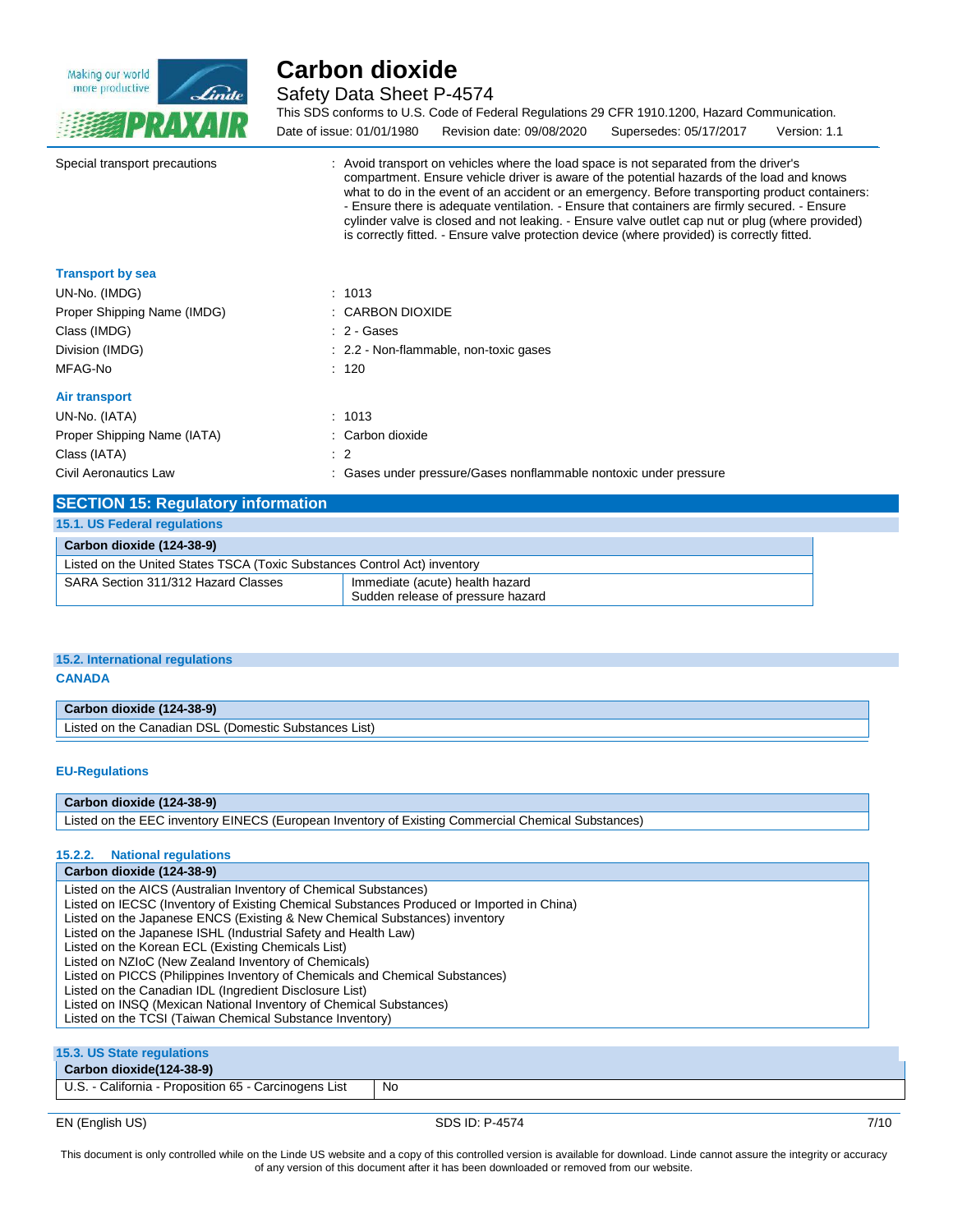

Safety Data Sheet P-4574

This SDS conforms to U.S. Code of Federal Regulations 29 CFR 1910.1200, Hazard Communication. Date of issue: 01/01/1980 Revision date: 09/08/2020 Supersedes: 05/17/2017 Version: 1.1

| Carbon dioxide (124-38-9)                                              |                                                                                                                                                           |
|------------------------------------------------------------------------|-----------------------------------------------------------------------------------------------------------------------------------------------------------|
| U.S. - California - Proposition 65 - Developmental<br>Toxicity         | No                                                                                                                                                        |
| U.S. - California - Proposition 65 - Reproductive<br>Toxicity - Female | No                                                                                                                                                        |
| U.S. - California - Proposition 65 - Reproductive<br>Toxicity - Male   | No                                                                                                                                                        |
| State or local regulations                                             | U.S. - Massachusetts - Right To Know List<br>U.S. - New Jersey - Right to Know Hazardous Substance List<br>U.S. - Pennsylvania - RTK (Right to Know) List |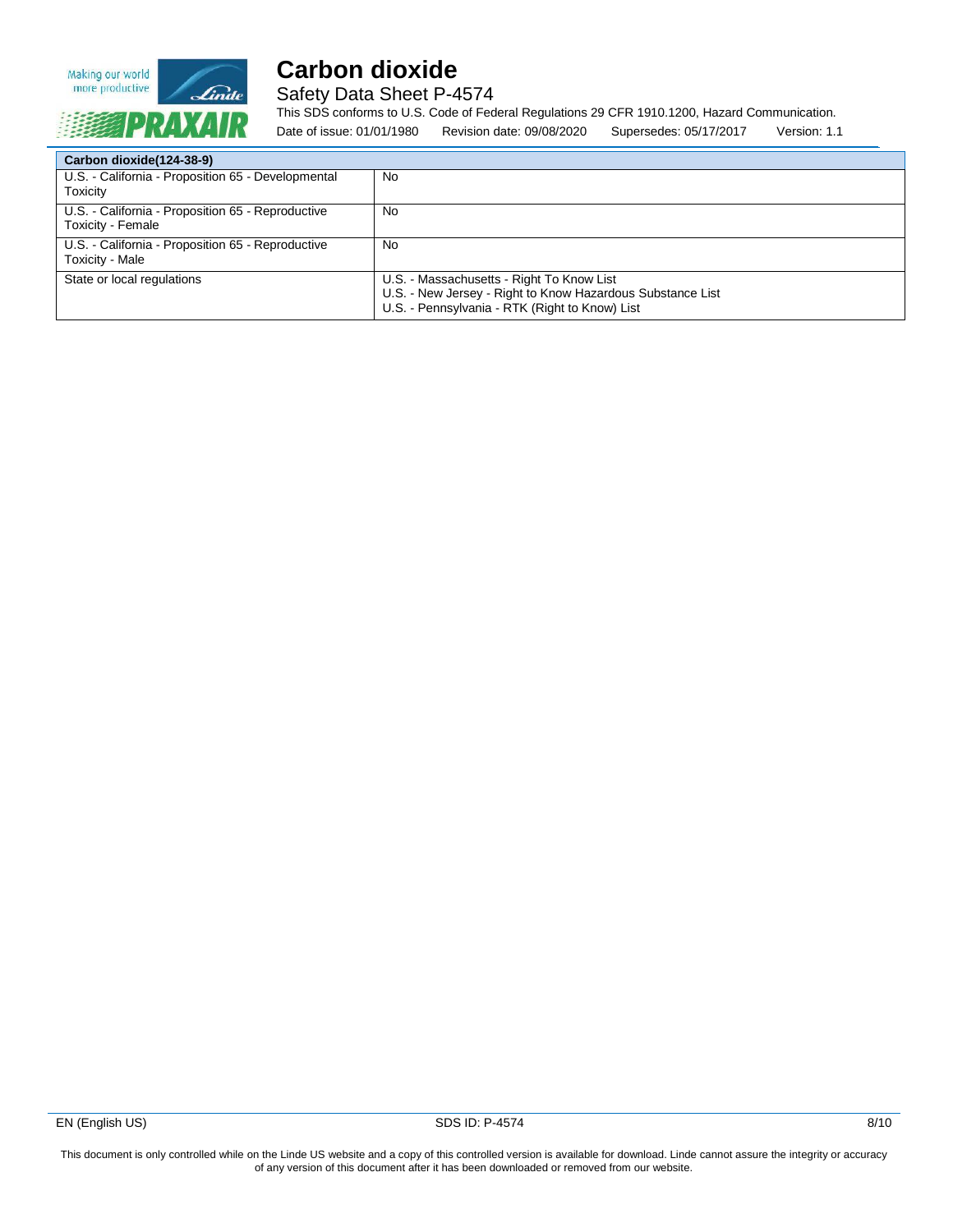

Safety Data Sheet P-4574

This SDS conforms to U.S. Code of Federal Regulations 29 CFR 1910.1200, Hazard Communication. Date of issue: 01/01/1980 Revision date: 09/08/2020 Supersedes: 05/17/2017 Version: 1.1

#### **SECTION 16: Other information**

| Other information    | When you mix two or more chemicals, you can create additional, unexpected hazards. Obtain<br>and evaluate the safety information for each component before you produce the mixture.<br>Consult an industrial hygienist or other trained person when you evaluate the end product.<br>Before using any plastics, confirm their compatibility with this product.                                                                                                                                                                                                                                                                                                                                                                                                                                                                                                                                                                                                                                                                                                                                                      |
|----------------------|---------------------------------------------------------------------------------------------------------------------------------------------------------------------------------------------------------------------------------------------------------------------------------------------------------------------------------------------------------------------------------------------------------------------------------------------------------------------------------------------------------------------------------------------------------------------------------------------------------------------------------------------------------------------------------------------------------------------------------------------------------------------------------------------------------------------------------------------------------------------------------------------------------------------------------------------------------------------------------------------------------------------------------------------------------------------------------------------------------------------|
|                      | Fumes and gases produced during welding and cutting processes can be dangerous to your<br>health and may cause serious lung disease. KEEP YOUR HEAD OUT OF FUMES. DO NOT<br>BREATHE FUMES AND GASES. Use enough ventilation, local exhaust, or both to keep fumes<br>and gases from your breathing zone and the general area. Short-term overexposure to fumes<br>may cause dizziness, nausea, and dryness or irritation of the nose, throat, and eyes; or may<br>cause other similar discomfort. Contaminants in the air may add to the hazard of fumes and<br>gases. One such contaminant, chlorinated hydrocarbon vapors from cleaning and degreasing<br>activities, poses a special risk. DO NOT USE ELECTRIC ARCS IN THE PRESENCE OF<br>CHLORINATED HYDROCARBON VAPORS-HIGHLY TOXIC PHOSGENE MAY BE<br>PRODUCED. Metal coatings such as paint, plating, or galvanizing may generate harmful<br>fumes when heated. Residues from cleaning materials may also be harmful. AVOID ARC<br>OPERATIONS ON PARTS WITH PHOSPHATE RESIDUES (ANTI-RUST, CLEANING<br>PREPARATIONS)—HIGHLY TOXIC PHOSPHINE MAY BE PRODUCED. |
|                      | The opinions expressed herein are those of qualified experts within Linde Inc. We believe that<br>the information contained herein is current as of the date of this Safety Data Sheet. Since the<br>use of this information and the conditions of use are not within the control of Linde Inc, it is the<br>user's obligation to determine the conditions of safe use of the product.                                                                                                                                                                                                                                                                                                                                                                                                                                                                                                                                                                                                                                                                                                                              |
|                      | Linde SDSs are furnished on sale or delivery by Linde or the independent distributors and<br>suppliers who package and sell our products. To obtain current SDSs for these products,<br>contact your sales representative, local distributor, or supplier, or download from<br>www.lindeus.com. If you have questions regarding Linde SDSs, would like the document<br>number and date of the latest SDS, or would like the names of the Linde suppliers in your area,<br>phone or write the Linde Call Center (Phone: 1-800-772-9247; Address: Linde Call Center,<br>Linde Inc, P.O. Box 44, Tonawanda, NY 14151-0044).                                                                                                                                                                                                                                                                                                                                                                                                                                                                                            |
|                      | Linde asks users of this product to study this SDS and become aware of the product hazards<br>and safety information. To promote safe use of this product, a user should (1) notify<br>employees, agents, and contractors of the information in this SDS and of any other known<br>product hazards and safety information, (2) furnish this information to each purchaser of the<br>product, and (3) ask each purchaser to notify its employees and customers of the product<br>hazards and safety information.                                                                                                                                                                                                                                                                                                                                                                                                                                                                                                                                                                                                     |
|                      | Linde, Praxair, the Linde wordmark and the Flowing Airstream design are trademarks or<br>registered trademarks of Linde plc or its affiliates. The information contained herein is offered<br>for use by technically qualified personnel at their discretion and risk without warranty of any<br>kind.                                                                                                                                                                                                                                                                                                                                                                                                                                                                                                                                                                                                                                                                                                                                                                                                              |
| <b>Revision date</b> | Copyright © 2020, Linde plc.<br>09/08/2020                                                                                                                                                                                                                                                                                                                                                                                                                                                                                                                                                                                                                                                                                                                                                                                                                                                                                                                                                                                                                                                                          |
| NFPA health hazard   | : 2 - Materials that, under emergency conditions, can cause<br>temporary incapacitation or residual injury.                                                                                                                                                                                                                                                                                                                                                                                                                                                                                                                                                                                                                                                                                                                                                                                                                                                                                                                                                                                                         |
| NFPA fire hazard     | 0<br>: 0 - Materials that will not burn under typical fire conditions,<br>including intrinsically noncombustible materials such as<br>$\overline{2}$<br>$\mathbf{0}$<br>concrete, stone, and sand.                                                                                                                                                                                                                                                                                                                                                                                                                                                                                                                                                                                                                                                                                                                                                                                                                                                                                                                  |
| NFPA instability     | : 0 - Material that in themselves are normally stable, even<br>SA<br>under fire conditions.                                                                                                                                                                                                                                                                                                                                                                                                                                                                                                                                                                                                                                                                                                                                                                                                                                                                                                                                                                                                                         |
| NFPA specific hazard | : SA - This denotes gases which are simple asphyxiants.                                                                                                                                                                                                                                                                                                                                                                                                                                                                                                                                                                                                                                                                                                                                                                                                                                                                                                                                                                                                                                                             |